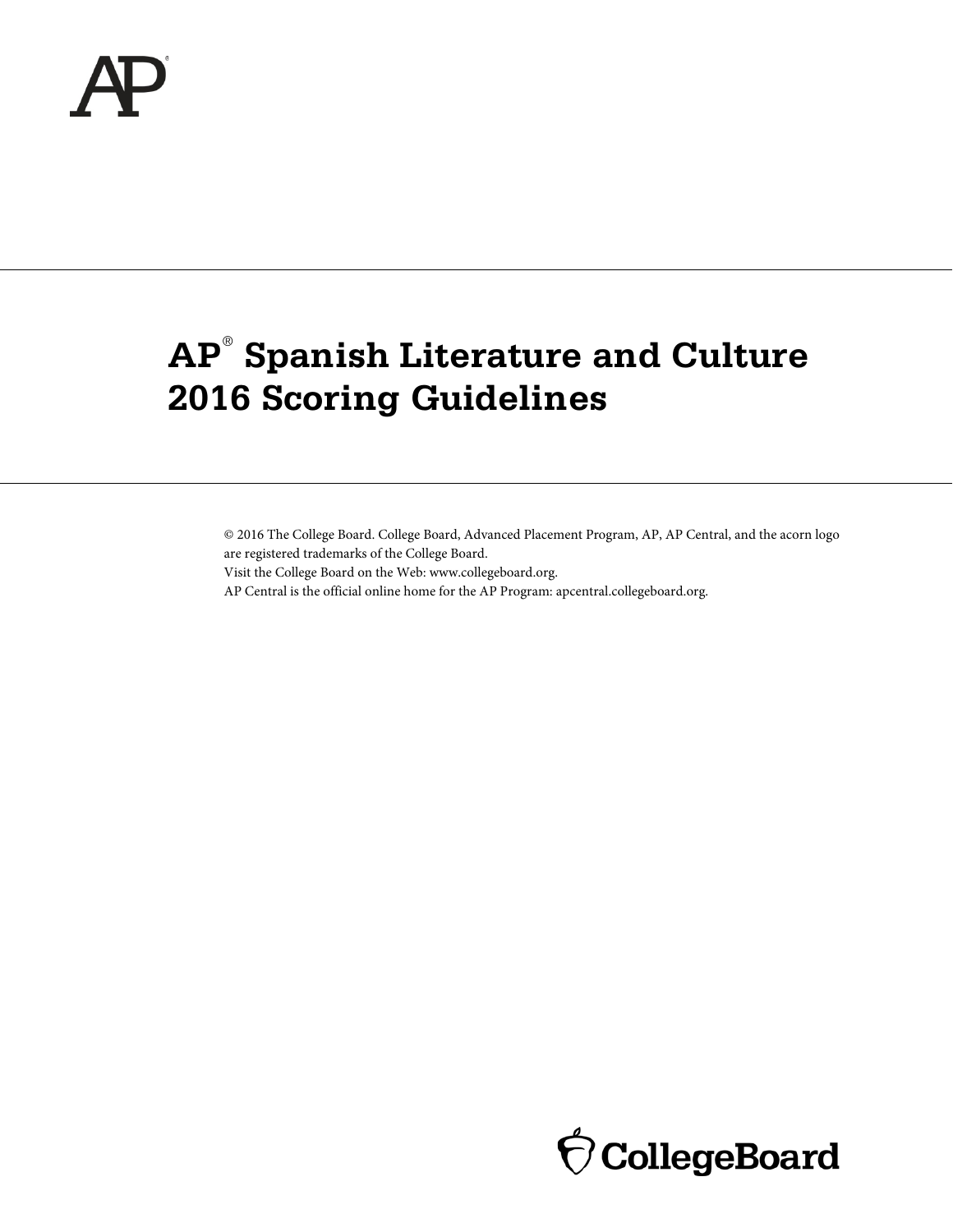### **Question 1**

**Short Answer: Text Explanation Text:** Excerpt from *"*Nuestra América,*"* José Martí **Theme:** La identidad americana

### **3 The response correctly identifies the author and the period and effectively explains the theme in the text.**

- Identifies correctly the author and the period.
- Effectively explains the theme in the text.
- Supports response with relevant evidence from the text.
- **2 The response correctly identifies either the author or the period and explains the theme in the text; description and narration are present but do not outweigh explanation.**
	- Identifies correctly either the author or the period.
	- Explains the theme in the text.
	- Supports response with evidence from the text, but evidence may not be clear or relevant.

*Note*: A response that fails to correctly identify both the author and the period must have a good explanation of the theme in the text in order to earn a score of 2.

### **1 The response incorrectly identifies the author and/or the period; response does not successfully explain the theme in the text; description and narration outweigh explanation; irrelevant comments may predominate.**

- Fails to correctly identify the author and/or the period.
- Attempts to explain the theme in the text.
- Fails to adequately support response with textual evidence.

*Note*: A response that correctly identifies the author and/or the period but does not explain the theme in the text cannot earn a score higher than 1.

### **0 The response is so brief or so poorly written as to be meaningless, is not in Spanish, or is otherwise off-task.**

*Note*: A response that merely restates part or all of the prompt receives a score of 0. A response scored a 0 in content must also receive a 0 in language.

### **— Response is blank.**

*Note*: A response scored a (**—**) in content must also receive a (**—**) in language.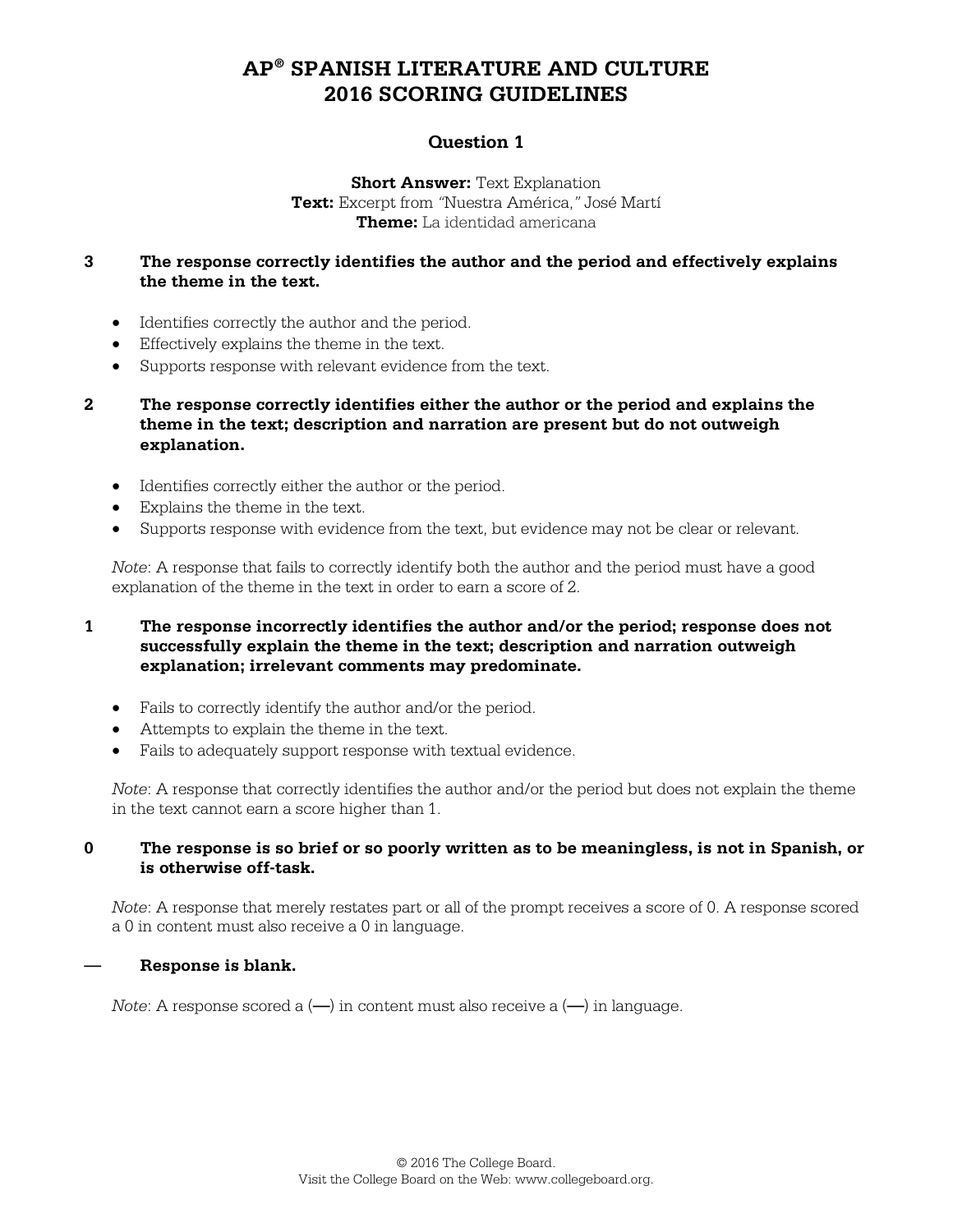### **Question 1 (continued**)

### **Language Usage**

### **3 Language usage is appropriate to the task, generally accurate, and varied; the reader's understanding of the response is clear and supported by the student's use of language.**

- Vocabulary is varied and appropriate to the topic or works being discussed.
- Control of grammatical and syntactic structures is very good in spite of a few errors; use of verb tenses and mood is generally accurate; word order and formation are generally accurate.
- There are very few errors in conventions of written language (e.g., spelling, accent marks, punctuation).

### **2 Language usage is appropriate to the task and sometimes accurate; the reader understands the response, although the student's use of language is somewhat limited.**

- Vocabulary is appropriate to the topics or works being discussed, but may limit the student's ability to present relevant ideas.
- Control of grammatical and syntactic structures is adequate, but there are some errors; errors in the use of verb tenses and moods are frequent, but do not detract from overall understanding; there are occasional errors in word order and formation.
- There are some errors in conventions of written language (e.g., spelling, accent marks, punctuation), but they do not impede communication.

### **1 Language usage is inappropriate to the task, inaccurate, or insufficient; the reader struggles to create an understanding of the response.**

- Vocabulary is insufficient or inappropriate to the topics or works being discussed; errors render comprehension difficult.
- Control of grammatical and syntactic structures is inadequate; errors in verb forms, word order, and formation are frequent and impede comprehension.
- There are frequent errors in conventions of written language (e.g., spelling, accent marks, punctuation) that impede communication.

### **0 The response is so brief or so poorly written as to be meaningless, is not in Spanish, or is otherwise off-task.**

*Note*: A response that merely restates part or all of the prompt receives a score of 0. A response scored a 0 in language must also receive a 0 in content.

### **— Response is blank.**

*Note*: A response scored a (**—**) in language must also receive a (**—**) in content.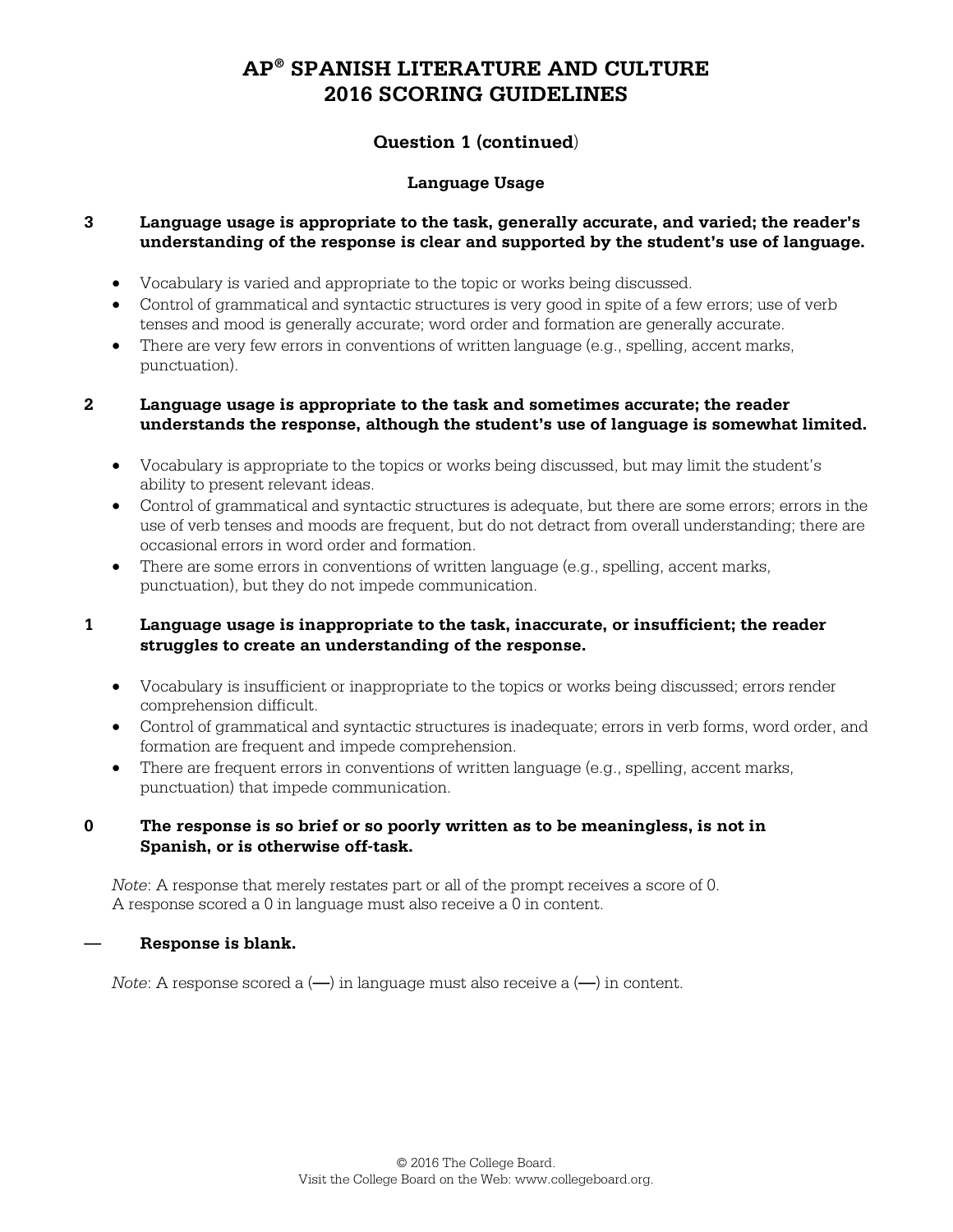### **Question 2**

**Short Answer**: Text and Art Comparison

**Text**: Soneto CLXVI ("Mientras por competir con tu cabello"), Luis de Góngora **Artwork**: *La Infanta Isabel Clara Eugenia,* Alonso Sánchez Coello **Theme**: *La representación de la belleza femenina* **Period**: *La época del Barroco*

### **3 The response effectively compares the theme in both works and relates the theme of the text and the artwork to the Baroque era.**

- Effectively compares the theme in both works.
- Effectively relates the theme of the text and artwork to the Baroque era.
- Supports response with relevant evidence from both works.

### **2 The response compares the theme in both works and relates the theme to the Baroque era; description outweighs comparison.**

- Compares the theme in both works, but description of the elements of both works outweighs comparison.
- Relates the theme of the text and artwork to the Baroque era, but the connection among these elements may not be clear.
- Supports response with evidence from both works, but evidence may not be clear or relevant.

*Note*: If the response does not relate the theme to the Baroque era, the comparison of the theme between the text and the artwork must be effective to earn a 2.

### **1 The response attempts to compare the theme in both works and/or attempts to relate the theme to the Baroque era; description outweighs comparison; irrelevant comments may predominate.**

- Attempts to compare the theme in both works, yet the response is incomplete or insufficient.
- Attempts to relate the theme of the text and artwork to the Baroque era, yet the response is incomplete or insufficient.
- Does not provide supporting evidence from both works.

*Note*: A response that discusses the theme only in the text or the artwork, or a response that only discusses the Baroque era, cannot receive a score higher than 1.

### **0 The response is so brief or so poorly written as to be meaningless, is not in Spanish, or is otherwise off-task.**

*Note*: A response that merely restates part or all of the prompt receives a score of 0. A response scored a 0 in content must also receive a 0 in language.

### **— Response is blank.**

*Note*: A response scored a (**—**) in content must also receive a (**—**) in language.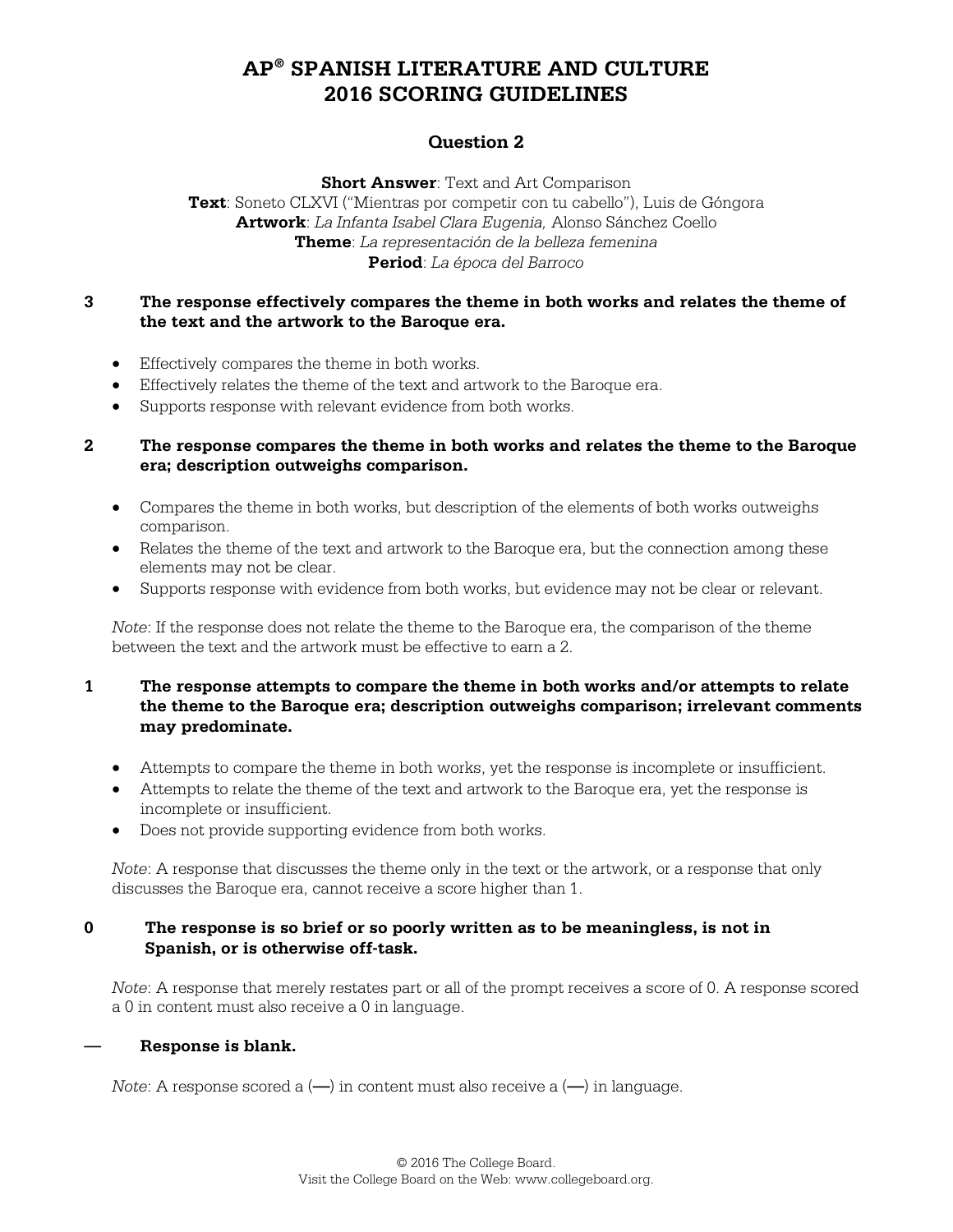### **Question 2 (continued)**

### **Language Usage**

### **3 Language usage is appropriate to the task, generally accurate, and varied; the reader's understanding of the response is clear and supported by the student's use of language.**

- Vocabulary is varied and appropriate to the topic or works being discussed.
- Control of grammatical and syntactic structures is very good in spite of a few errors; use of verb tenses and mood is generally accurate; word order and formation are generally accurate.
- There are very few errors in conventions of written language (e.g., spelling, accent marks, punctuation).

#### **2 Language usage is appropriate to the task and sometimes accurate; the reader understands the response, although the student's use of language is somewhat limited.**

- Vocabulary is appropriate to the topics or works being discussed, but may limit the student's ability to present relevant ideas.
- Control of grammatical and syntactic structures is adequate, but there are some errors; errors in the use of verb tenses and moods are frequent, but do not detract from overall understanding; there are occasional errors in word order and formation.
- There are some errors in conventions of written language (e.g., spelling, accent marks, punctuation), but they do not impede communication.

### **1 Language usage is inappropriate to the task, inaccurate, or insufficient; the reader struggles to create an understanding of the response.**

- Vocabulary is insufficient or inappropriate to the topics or works being discussed; errors render comprehension difficult.
- Control of grammatical and syntactic structures is inadequate; errors in verb forms, word order, and formation are frequent and impede comprehension.
- There are frequent errors in conventions of written language (e.g., spelling, accent marks, punctuation) that impede communication.

### **0 The response is so brief or so poorly written as to be meaningless, is not in Spanish, or is otherwise off-task.**

*Note*: A response that merely restates part or all of the prompt receives a score of 0. A response scored a 0 in language must also receive a 0 in content.

### **— Response is blank.**

*Note*: A response scored a (**—**) in language must also receive a (**—**) in content.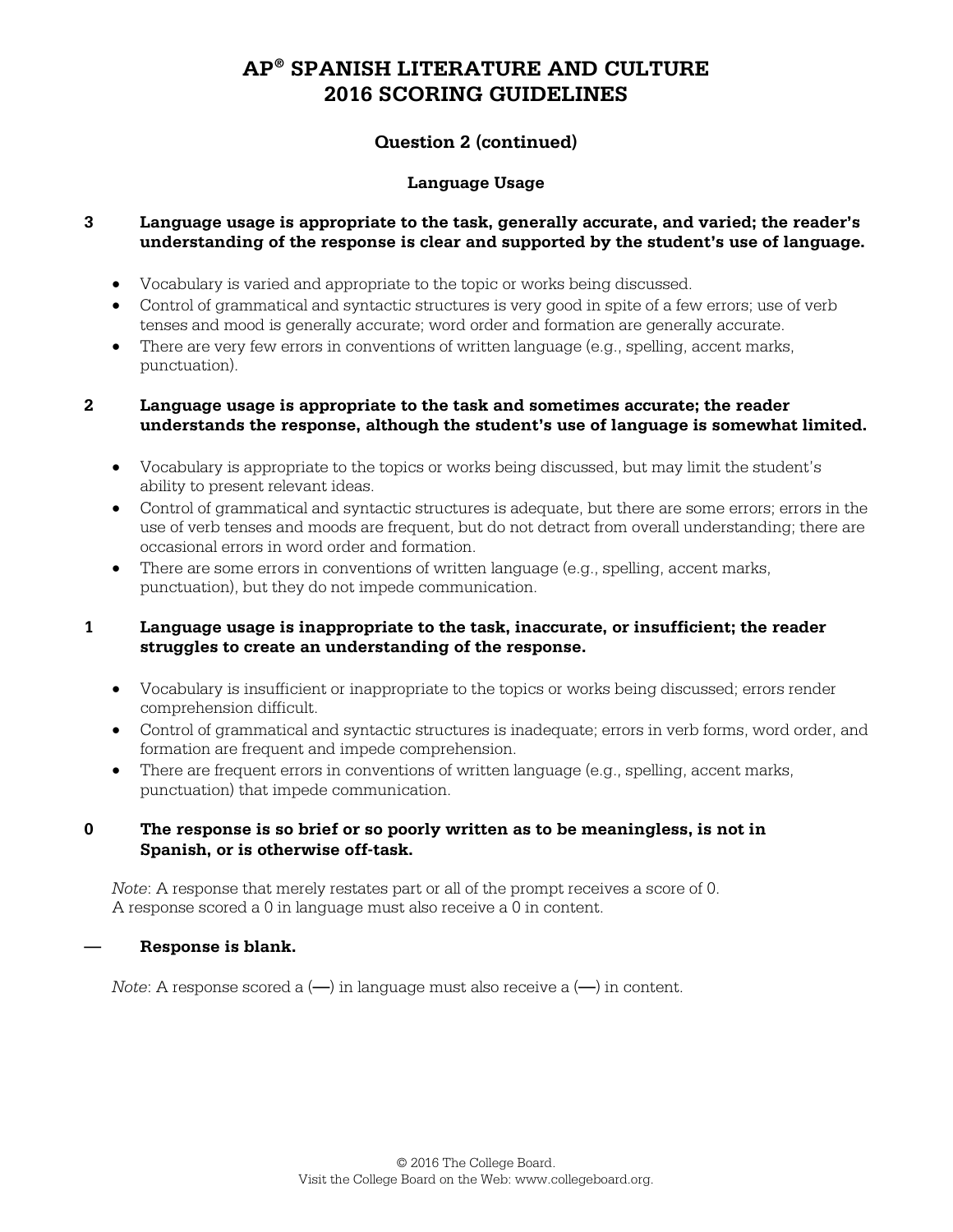### **Question 3**

**Essay:** Analysis of Single Text **Text, Subgenre, and Cultural Context Text:** "Romance de la pérdida de Alhama," Anónimo **Subgenre:** *El romance* **Cultural Context:** *La España del siglo XV*

### **5 The essay clearly analyzes how the text represents both the specified subgenre and the given cultural context.**

- Analyzes how characteristics of the text represent the specified subgenre.
- Analyzes how cultural products, practices, or perspectives found in the text reflect the given cultural context.
- Effectively discusses a variety of rhetorical, stylistic, or structural features in the text.
- Includes an explicit statement of purpose (thesis), a coherent structure, and a cohesive and logical progression of ideas in a well-developed essay.
- Supports analysis by integrating specific, well-chosen textual examples throughout the essay.

### **4 The essay analyzes how the text represents both the specified subgenre and the given cultural context; description and narration are present but do not outweigh analysis.**

- Explains how characteristics of the text represent the specified subgenre.
- Explains how cultural products, practices, or perspectives found in the text relate to the given cultural context.
- Discusses rhetorical, stylistic, or structural features in the text.
- Includes an explicit statement of purpose (thesis), a coherent structure, and a logical progression of ideas.
- Supports analysis with appropriate textual examples.

### **3 The essay attempts to analyze how the text represents the specified subgenre and the given cultural context; however, description and narration outweigh analysis.**

- Describes characteristics of the text that represent the specified subgenre.
- Describes cultural products, practices, or perspectives of the given cultural context found in the text.
- Describes some rhetorical, stylistic, or structural features in the text.
- Includes a statement of purpose, evidence of organization (a stated topic, an introduction, a conclusion), and a logical progression of ideas.
- Elaborates on main points and supports observations with examples; however, the examples may not always be clear and relevant.
- Contains some errors of interpretation, but errors do not detract from the overall quality of the essay.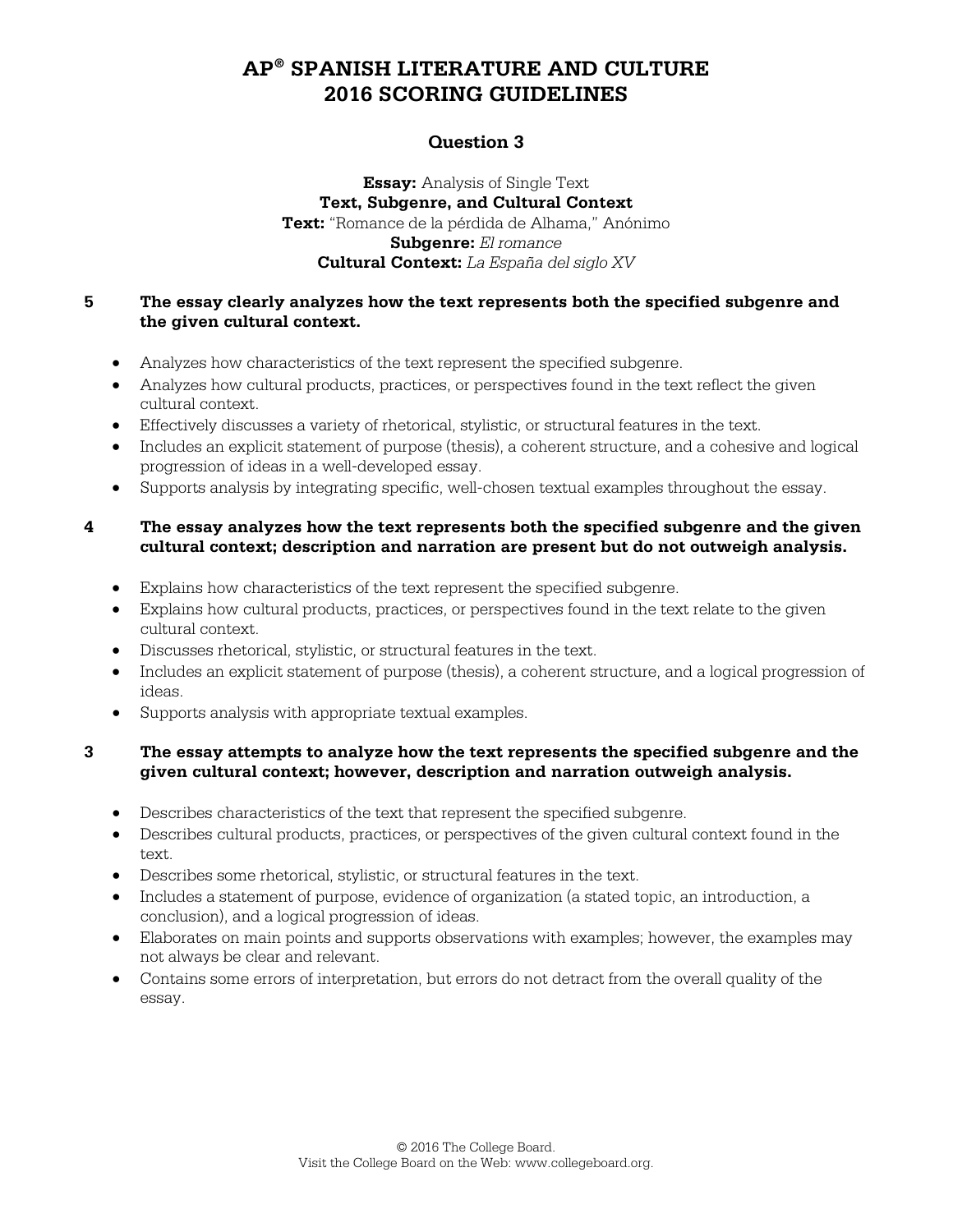### **Question 3 (continued)**

*Note:* 

A. If the essay has a significantly unbalanced focus on either the specified subgenre or the given cultural context and discusses rhetorical, stylistic, or structural features, the analysis must be good to earn a score of 3.

B. If the essay has a balanced focus on both the specified subgenre and the cultural context but does not discuss rhetorical, stylistic, or structural features, the analysis must be good to earn a score of 3.

C. If the essay focuses only on either the specified subgenre or the given cultural context and discusses rhetorical, stylistic, or structural features, the analysis of either the specified subgenre or the given cultural context and the discussion of the rhetorical, stylistic, or structural features must be good to earn a score of 3.

### **2 The essay shows little ability to analyze how the text represents the specified subgenre and the given cultural context; summary and paraphrasing predominate.**

- Identifies characteristics of the text that represent the specified subgenre but they may not be clear or relevant.
- Identifies cultural products, practices, or perspectives of the given cultural context found in the text but they may not be clear or relevant.
- Identifies rhetorical, stylistic, or structural features in the text but they may not be relevant.
- May not clearly state a purpose or be organized around a central idea or argument; progression of ideas may not be logical.
- Presents main points and some details, describes basic elements of the text, but may do so without examples or supporting an argument.
- Contains some errors of interpretation that occasionally detract from the overall quality of the essay.

*Note*: An essay that treats only the specified subgenre or the given cultural context without mentioning the rhetorical, stylistic, or structural features cannot receive a score higher than 2.

### **1 The essay is inaccurate and insufficient; there is no attempt to analyze how the text represents the specified subgenre and the given cultural context; irrelevant comments predominate.**

- Demonstrates lack of understanding of characteristics of the text that represent the specified subgenre.
- Demonstrates lack of understanding of the text, or cultural products, practices, or perspectives of the given cultural context found in the text.
- May not identify rhetorical, stylistic, or structural features in the text.
- Does not state a purpose, show evidence of organization, or offer a progression of ideas.
- May consist entirely of summary or paraphrasing of the text without examples relevant to the subgenre or the given cultural context.
- Contains frequent errors of interpretation that significantly detract from the overall quality of the essay.

### **0 The response is so brief or so poorly written as to be meaningless, is not in Spanish, or is otherwise off-task.**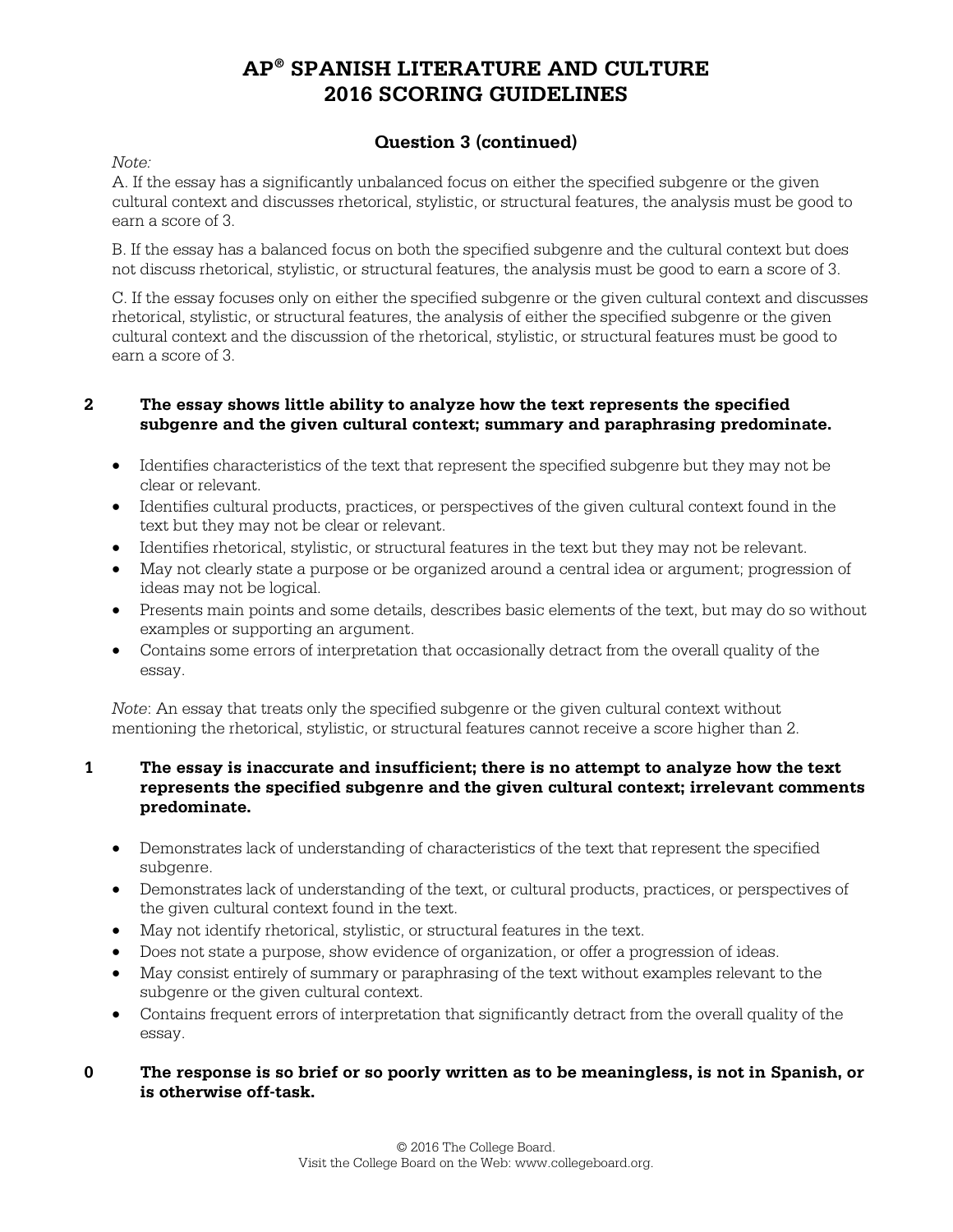### **Question 3 (continued)**

*Note*: An essay that merely restates part or all of the prompt receives a score of 0. An essay that receives a 0 in content must also receive a 0 in language.

### **— Page is blank.**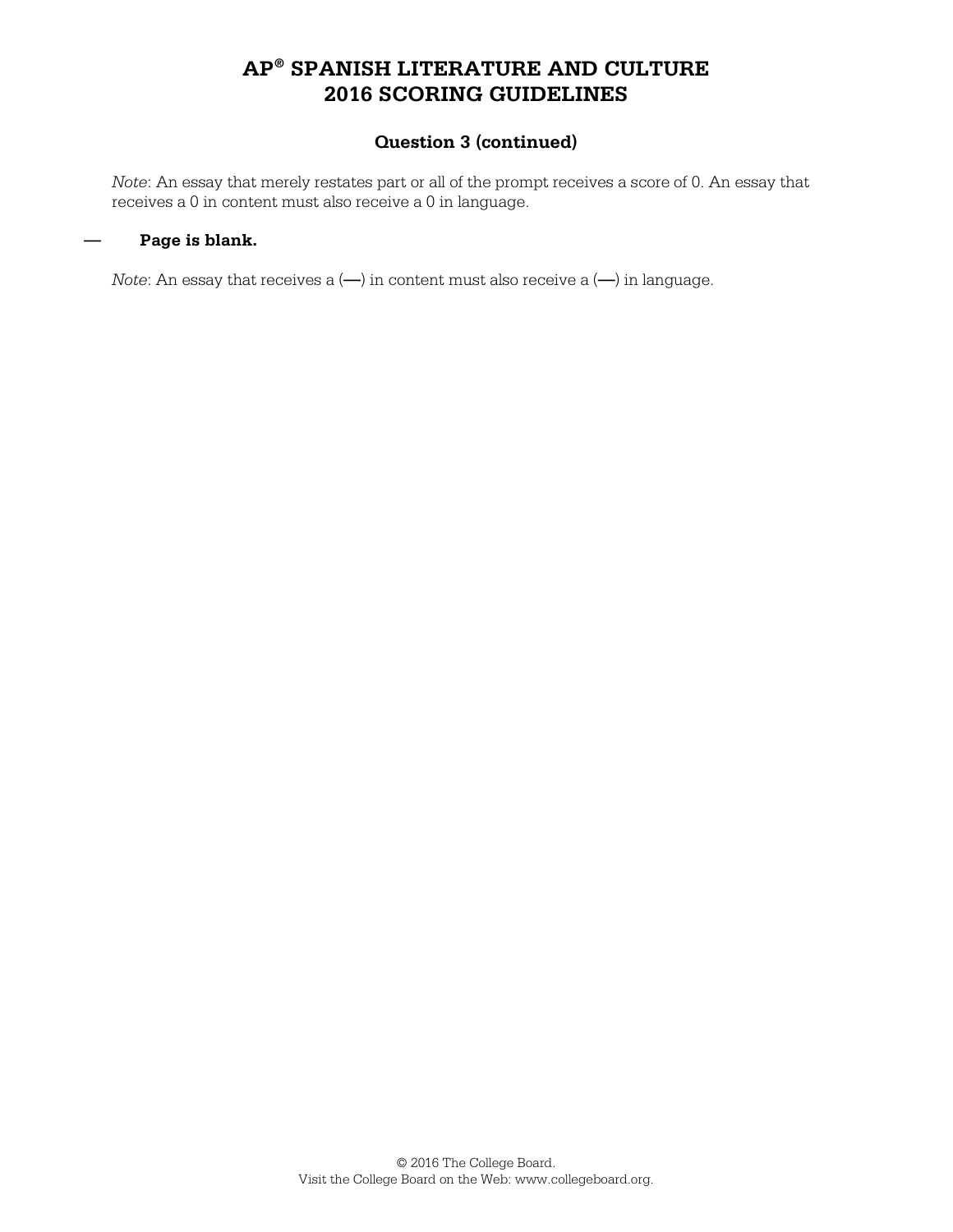### **Question 3 (continued)**

### **Language Usage**

### **5 Language usage is appropriate to the task, generally accurate, and varied; the reader's understanding of the response is clear and supported by the student's use of language.**

- Vocabulary is varied and appropriate to the text(s) being discussed, presents main ideas and supporting details, and communicates some nuances of meaning.
- Control of grammatical and syntactic structures is very good; use of verb tenses and moods is generally accurate; word order and formation are accurate; use of cohesive devices and transitional elements or both is appropriate to guide understanding.
- Writing conventions (e.g., spelling, accent marks, punctuation, paragraphing) are generally accurate; paragraphing shows grouping and progression of ideas.

### **4 Language usage is appropriate to the task and generally accurate; the reader's understanding of the response is clear and not affected by errors in the student's use of language.**

- Vocabulary is appropriate to the text(s) being discussed, and presents main ideas and some supporting details.
- Control of grammatical and syntactic structures is good; occasional errors in the use of verb tenses and moods do not detract from understanding; word order and formation are mostly accurate.
- Writing conventions (e.g., spelling, accent marks, punctuation, paragraphing) are generally accurate; occasional errors do not detract from understanding; paragraphing shows grouping and progression of ideas.

### **3 Language usage is appropriate to the task and sometimes accurate; the reader understands the response though the student's use of language is somewhat limited.**

- Vocabulary is appropriate to the text(s) being discussed, but may be limited in presenting some relevant ideas.
- Control of grammatical and syntactic structures is adequate; errors in the use of verb tenses and moods may be frequent but do not detract from overall understanding; word order and formation are generally accurate.
- Writing conventions (e.g., spelling, accent marks, punctuation, paragraphing) are sometimes accurate; numerous errors do not detract from overall understanding; paragraphing shows grouping of ideas.

### **2 Language usage is sometimes inappropriate to the task and generally inaccurate; the reader must supply inferences to make the response understandable.**

- Vocabulary may be inappropriate to the text(s) being discussed, and forces the reader to supply inferences.
- Control of grammatical and syntactic structures is weak; errors in verb forms, word order, and formation are numerous and serious enough to impede comprehension at times.
- Writing conventions (e.g., spelling, accent marks, punctuation, paragraphing) are generally inaccurate; errors are numerous and serious enough to impede comprehension at times; paragraphing may not show grouping of ideas.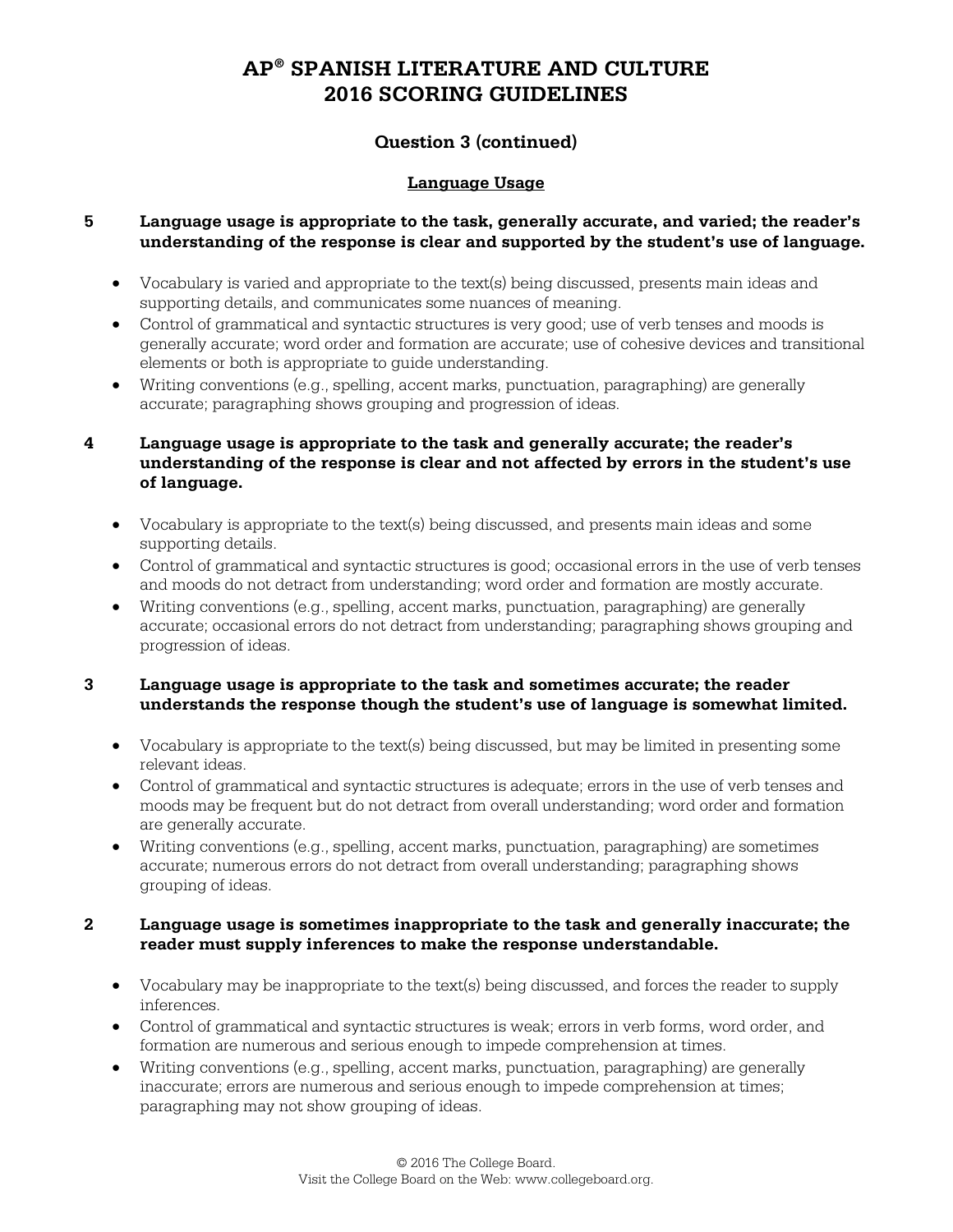### **Question 3 (continued)**

### **Language Usage (continued)**

### **1 Language usage is inappropriate to the task, inaccurate, or insufficient; the reader struggles to create an understanding of the response.**

- Vocabulary is insufficient or inappropriate to the text(s) being discussed; errors render comprehension difficult.
- Control of grammatical and syntactic structures is inadequate; errors in verb forms, word order, and formation are nearly constant and impede comprehension frequently.
- Writing conventions (e.g., spelling, accent marks, punctuation, paragraphing) are inaccurate; errors are nearly constant and impede comprehension frequently; there may be little or no evidence of paragraphing.

#### **0 The response is so brief or so poorly written as to be meaningless, is not in Spanish, or is otherwise off-task.**

*Note*: An essay that merely restates part or all of the prompt receives a score of 0. An essay that receives a 0 in content must also receive a 0 in language.

#### **— Page is blank.**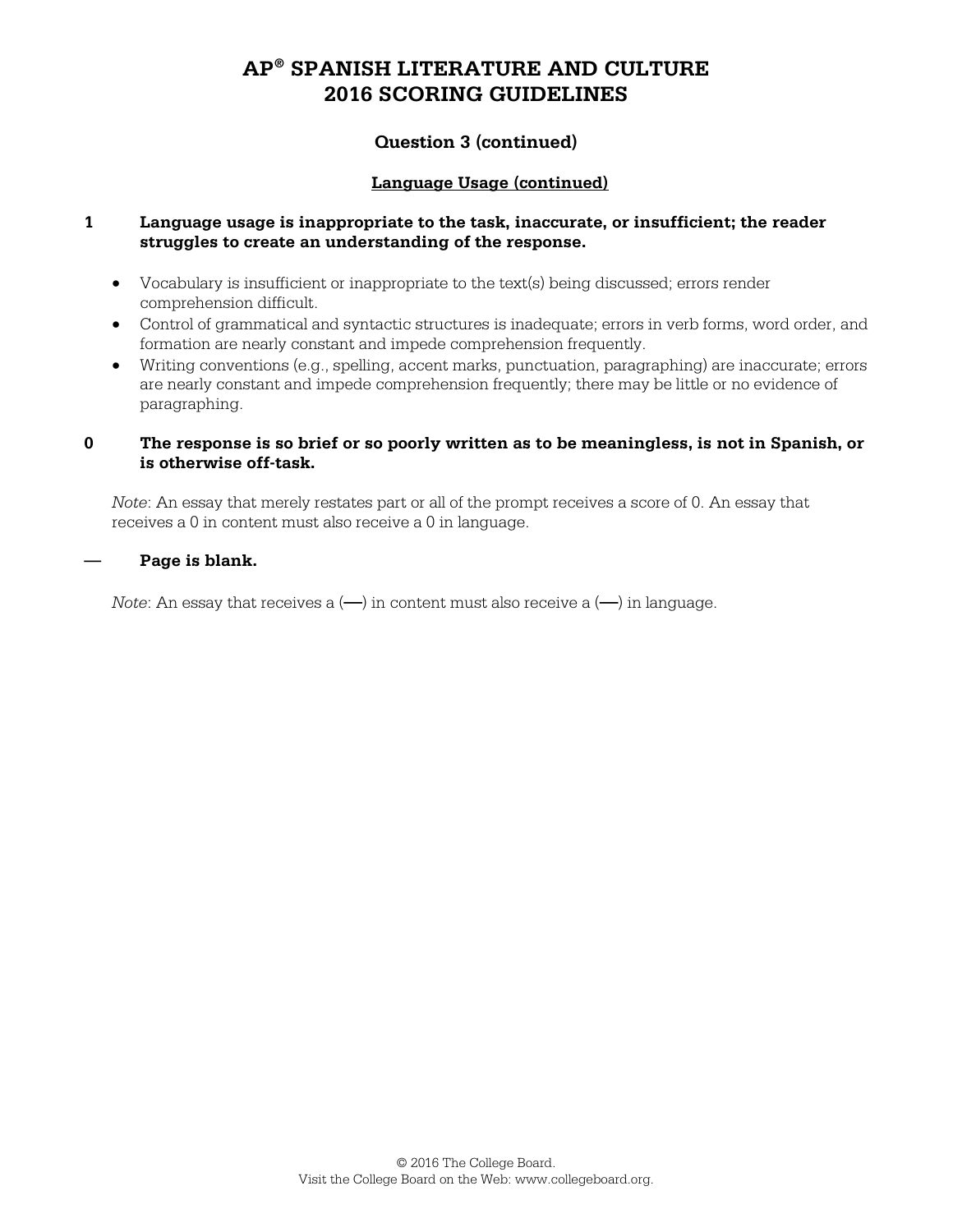### **Question 4**

#### **Text Comparison Essay: Texts and Theme**

**Text 1**: *Don Quijote de la Mancha,* Miguel de Cervantes **Text 2**: *Niebla*, Miguel de Unamuno **Theme in the text**: *La dualidad del ser*

### **5 The essay clearly analyzes the literary devices and compares the theme in both texts.**

- Effectively analyzes rhetorical, stylistic, or structural features in both texts in relation to the development of the theme.
- Analyzes the development of the theme in both texts to support comparative analysis.
- Includes an explicit statement of purpose (thesis), a coherent structure, and a cohesive and logical progression of ideas in a well-developed essay.
- Supports analysis by integrating specific, well-chosen textual examples throughout the essay.

### **4 The essay analyzes the literary devices and compares the theme in both texts; description and narration are present but do not outweigh analysis.**

- Discusses rhetorical, stylistic, or structural features in both texts in relation to the development of the theme.
- Explains and compares the presence of the theme in both texts.
- Includes an explicit statement of purpose (thesis), a coherent structure, and a logical progression of ideas.
- Supports analysis with appropriate textual examples.

### **3 The essay attempts to analyze the literary devices and compare the theme in both texts; however, description and narration outweigh analysis.**

- Describes some rhetorical, stylistic, or structural features in both texts and attempts to explain their relevance to the theme.
- Describes the presence of the theme in both texts.
- Includes a statement of purpose, evidence of organization (a stated topic, an introduction, a conclusion), and a logical progression of ideas.
- Elaborates on main points and supports observations with examples; however, the examples may not always be clear and relevant.
- Contains some errors of interpretation, but errors do not detract from the overall quality of the essay.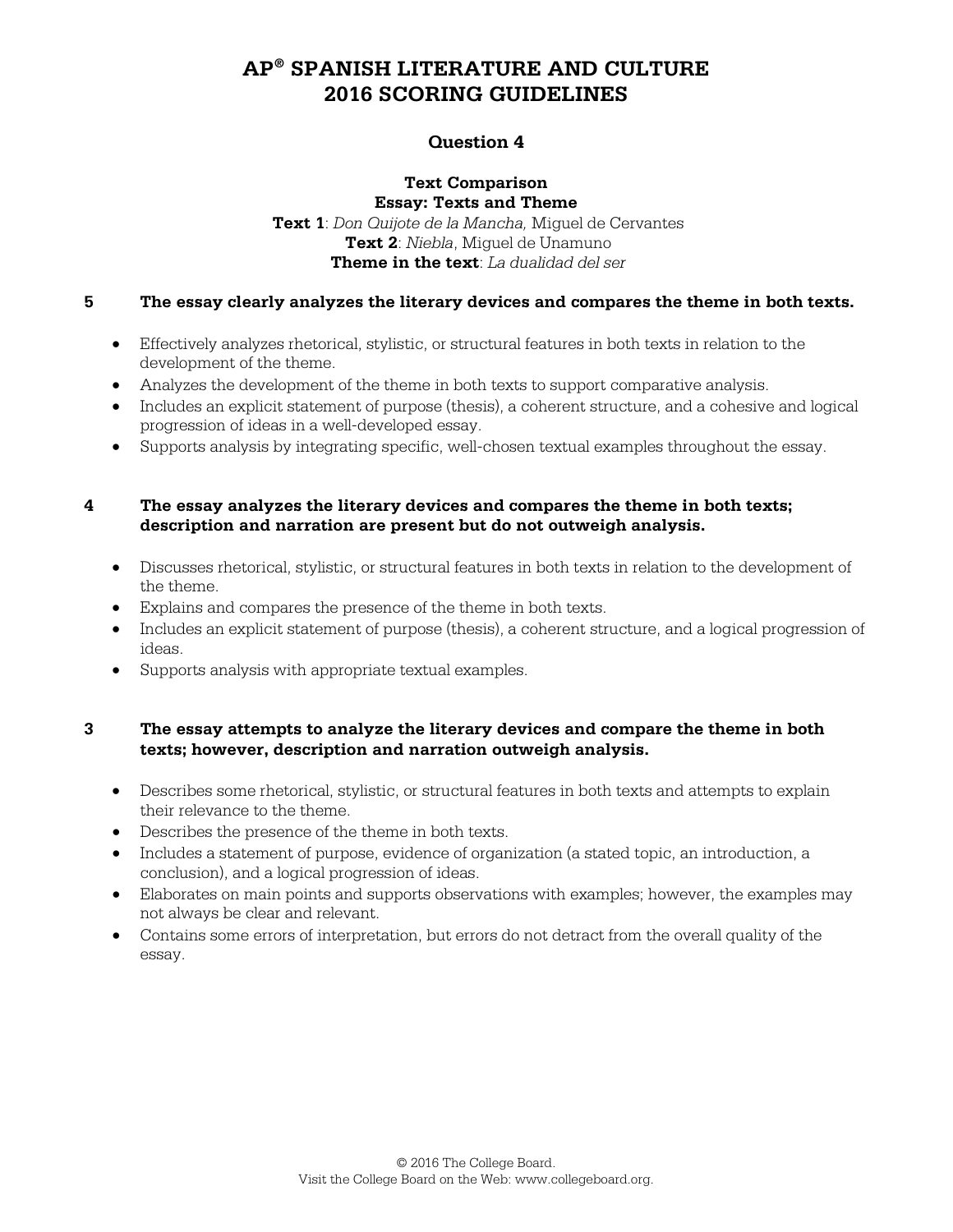### **Question 4 (continued)**

*Note*:

A. If the essay has a significantly unbalanced focus on one of the texts, the analysis must be good to merit a 3.

B. If the essay does not include literary devices, the comparison of the theme in both texts must be good to merit a 3.

C. If the essay suggests a lack of understanding of the theme, the analysis of literary devices in both texts must be good to merit a 3.

### **2 The essay shows little ability to analyze the literary devices or compare both texts; summary and paraphrasing predominate.**

- May identify some rhetorical, stylistic, or structural features in one or both texts, but may not explain their relevance to the theme.
- Describes the presence of the theme in one text, but the description of the theme in the other text is weak.
- May not clearly state a purpose or be organized around a central idea or argument; progression of ideas may not be logical.
- Presents main points and some details, describes basic elements of texts, but may do so without examples or supporting an argument.
- Contains some errors of interpretation that occasionally detract from the overall quality of the essay.

*Note*: An essay that treats only one text cannot earn a score higher than 2.

### **1 The essay is inaccurate and insufficient; there is no attempt to analyze the literary devices or compare both texts; irrelevant comments predominate.**

- May identify some rhetorical, stylistic, or structural features in one or both texts, but does not explain their relevance to the theme.
- Demonstrates lack of understanding of the theme.
- Does not state a purpose, show evidence of organization, or offer a progression of ideas.
- May consist entirely of plot summary without examples relevant to the theme.
- Contains frequent errors of interpretation that significantly detract from the overall quality of the essay.

### **0 The response is so brief or so poorly written as to be meaningless, is not in Spanish, or is otherwise off-task.**

*Note*: An essay that merely restates part or all of the prompt receives a score of 0. An essay that receives a 0 in content must also receive a 0 in language.

### **— Page is blank.**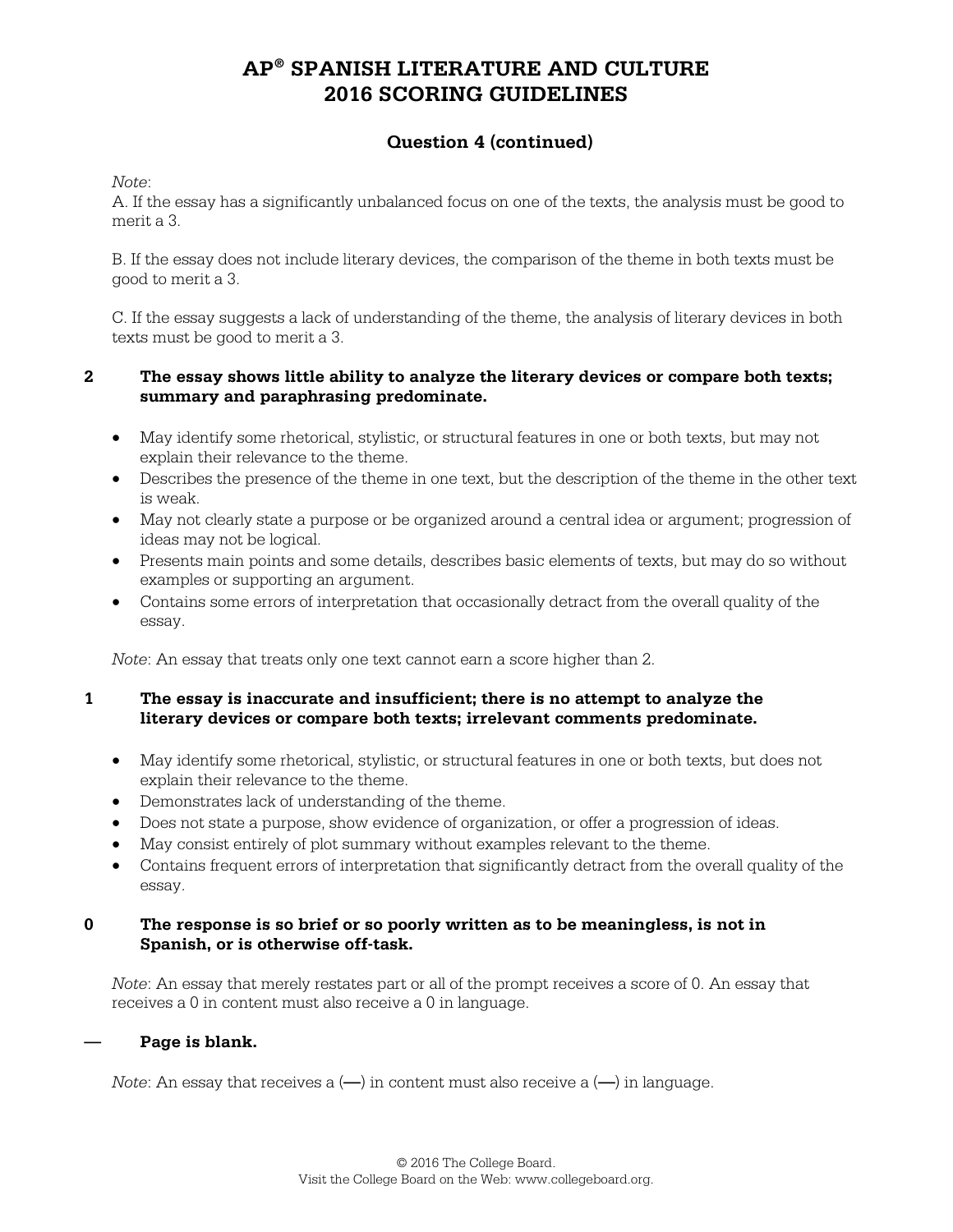### **Question 4 (continued)**

### **Language Usage**

### **5 Language usage is appropriate to the task, generally accurate, and varied; the reader's understanding of the response is clear and supported by the student's use of language.**

- Vocabulary is varied and appropriate to the text(s) being discussed; presents main ideas and supporting details, and communicates some nuances of meaning.
- Control of grammatical and syntactic structures is very good; use of verb tenses and moods is generally accurate; word order and formation are accurate; use of cohesive devices and transitional elements or both is appropriate to guide understanding.
- Writing conventions (e.g., spelling, accent marks, punctuation, paragraphing) are generally accurate; paragraphing shows grouping and progression of ideas.

### **4 Language usage is appropriate to the task and generally accurate; the reader's understanding of the response is clear and not affected by errors in the student's use of language.**

- Vocabulary is appropriate to the text(s) being discussed; presents main ideas and some supporting details.
- Control of grammatical and syntactic structures is good; occasional errors in the use of verb tenses and moods do not detract from understanding; word order and formation are mostly accurate.
- Writing conventions (e.g., spelling, accent marks, punctuation, paragraphing) are generally accurate; occasional errors do not detract from understanding; paragraphing shows grouping and progression of ideas.

### **3 Language usage is appropriate to the task and sometimes accurate; the reader understands the response though the student's use of language is somewhat limited.**

- Vocabulary is appropriate to the text(s) being discussed, but may be limited in presenting some relevant ideas.
- Control of grammatical and syntactic structures is adequate; errors in the use of verb tenses and moods may be frequent but do not detract from overall understanding; word order and formation are generally accurate.
- Writing conventions (e.g., spelling, accent marks, punctuation, paragraphing) are sometimes accurate; numerous errors do not detract from overall understanding; paragraphing shows grouping of ideas.